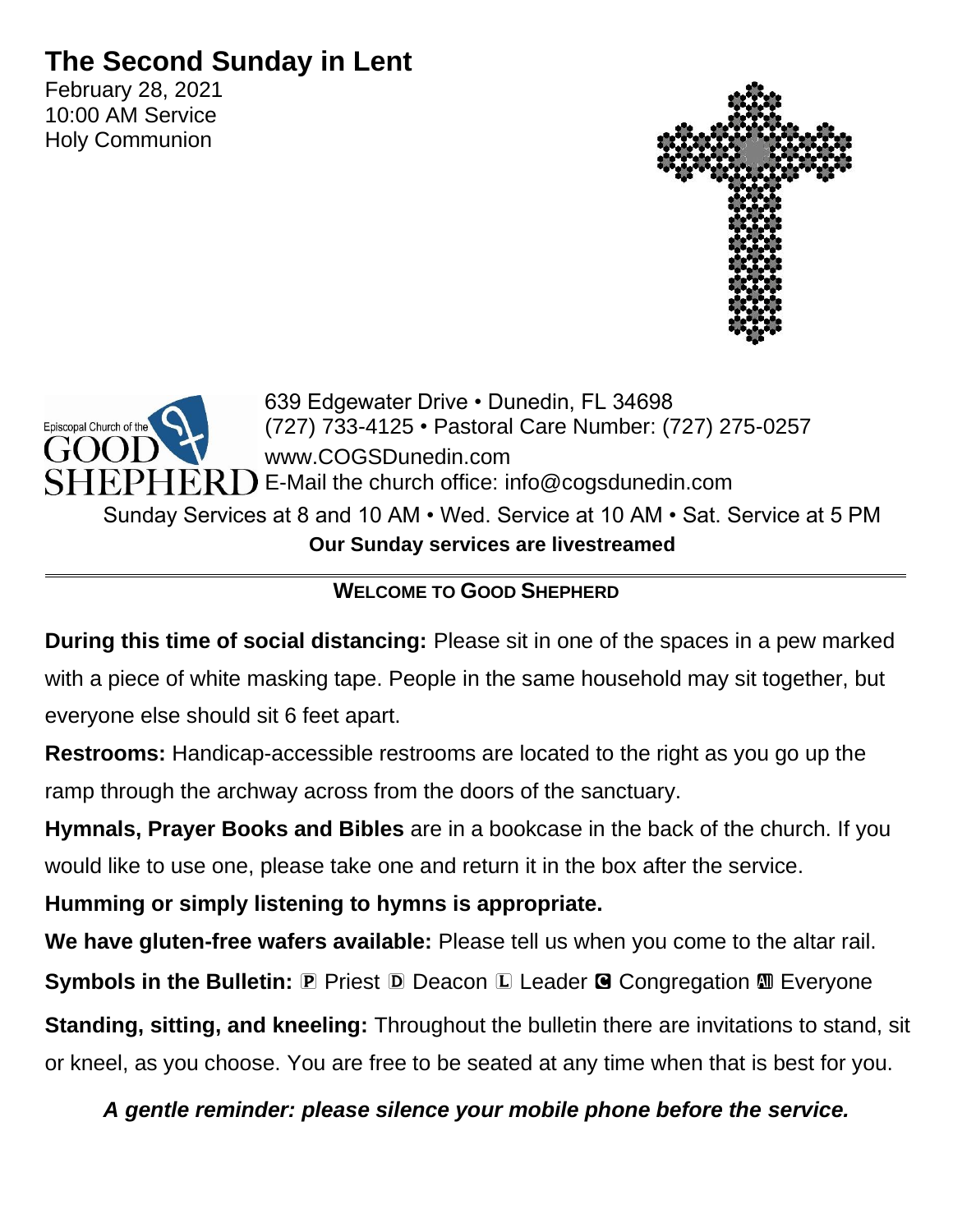## **GATHERING FOR WORSHIP**

**PRELUDE** *O Lento* R. Schumann Isabelle Schueler, cellist

*[During the Prelude, please prepare for worship by observing attentive silence.]*

**WELCOME AND ANNOUNCEMENTS** *[Please be seated.]*

#### **MISSION MOMENT**

#### **ACCLAMATION**

*[Please stand.]*

- P Bless the Lord who forgives us all our sins.
- C **His mercy endures forever. Amen.**

**COLLECT FOR PURITY**

**EXED Almighty God, to you all hearts are open, all desires known, and from you no secrets are hid: Cleanse the thoughts of our hearts by the inspiration of your Holy Spirit, that we may perfectly love you, and worthily magnify your holy Name; through Christ our Lord. Amen.**

| <b>PROCESSIONAL HYMN</b> | The God of Abraham Praise | H. 401 vs 1-2 |
|--------------------------|---------------------------|---------------|
|                          |                           |               |

*The God of Abraham praise, who reigns enthroned above; Ancient of everlasting days, and God of love; the Lord, the great I AM, by earth and heaven confessed: we bow and bless the sacred Name for ever blest.*

*He by himself hath sworn: we on his oath depend, we shall, on eagles' wings upborne, to heaven ascend: we shall behold his face, we shall his power adore, and sing the wonders of his grace for evermore.*

#### **THE COLLECT OF THE DAY**

- $\mathbf{P}$  The Lord be with you.
- C **And also with you.**
- P Let us pray… … O God, whose glory it is always to have mercy: Be gracious to all who have gone astray from your ways, and bring them again with penitent hearts and steadfast faith to embrace and hold fast the unchangeable truth of your Word, Jesus Christ your Son; who with you and the Holy Spirit lives and reigns, one God, for ever and ever.

#### C **Amen.**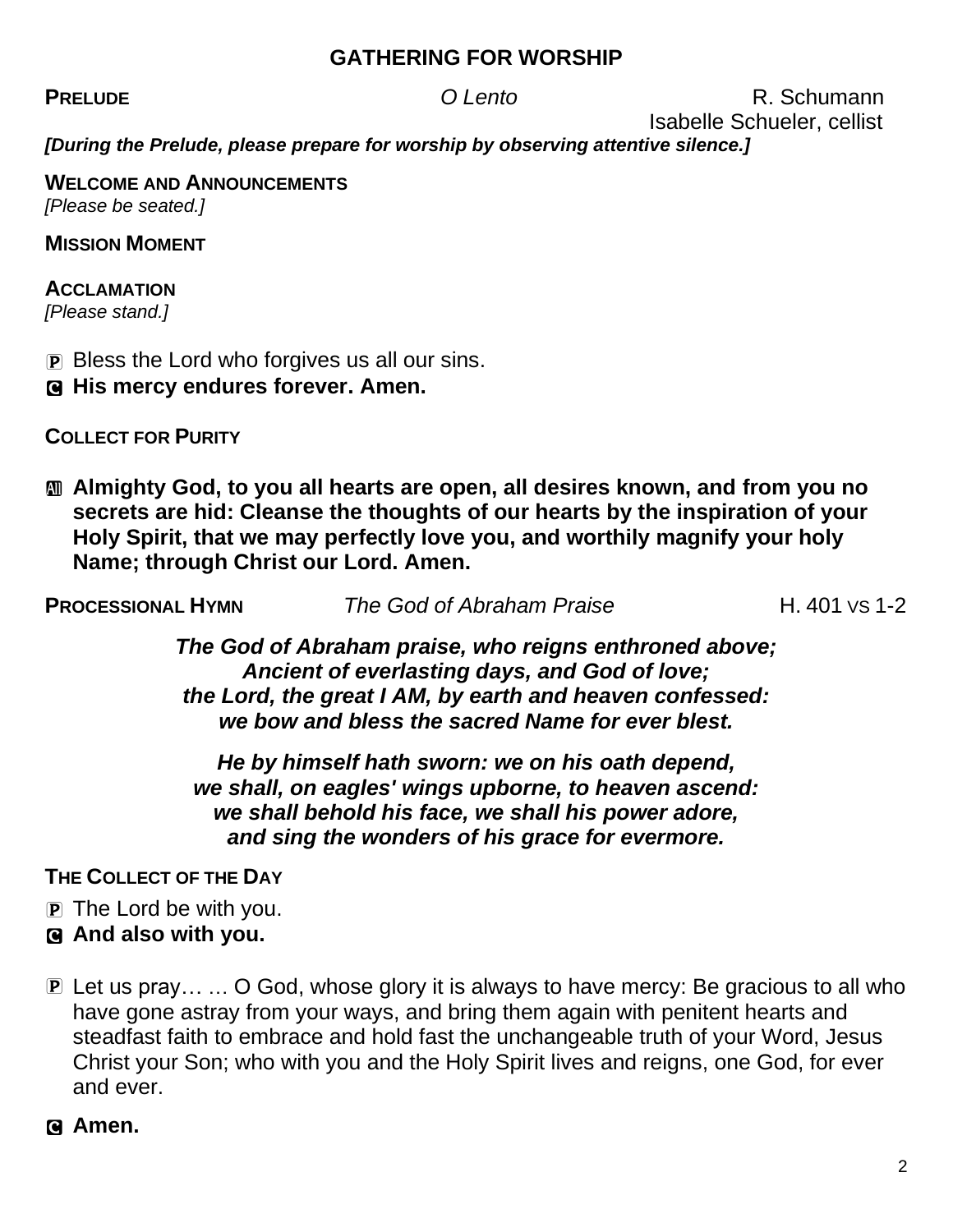# **WORD OF GOD**

**The Readings:** Genesis 17:1-7, 15-16, Psalm 22:22-30, Romans 4:13-25, Mark 8:31-38 *[Please be seated.]*

## **The First Reading**

L *The First Reading is taken from Genesis, chapter 17…*

When Abram was ninety-nine years old, the Lord appeared to Abram, and said to him, "I am God Almighty; walk before me, and be blameless. And I will make my covenant between me and you, and will make you exceedingly numerous." Then Abram fell on his face; and God said to him, "As for me, this is my covenant with you: You shall be the ancestor of a multitude of nations. No longer shall your name be Abram, but your name shall be Abraham; for I have made you the ancestor of a multitude of nations. I will make you exceedingly fruitful; and I will make nations of you, and kings shall come from you. I will establish my covenant between me and you, and your offspring after you throughout their generations, for an everlasting covenant, to be God to you and to your offspring after you.

God said to Abraham, "As for Sarai your wife, you shall not call her Sarai, but Sarah shall be her name. I will bless her, and moreover I will give you a son by her. I will bless her, and she shall give rise to nations; kings of peoples shall come from her."

L The Word of the Lord

## C **Thanks be to God.**

**The Psalm** [Tune: All Praise to Thee, My God ] H. 433 vs 1-4

*I will declare your Name, O God, To my companions who are true; And in the congregation's midst, With love will I sing praise to you.*

*O you that fear the Lord, give praise; O Israel's offspring, stand in awe. All you who are of Jacob's line, Give glory always to the Lord.*

*The Lord does not despise the poor But hears their crying and their plea; I'll praise my God and make my vows, Proclaimed aloud and publicly.*

*The poor shall eat and have their fill; Those seeking God shall offer praise. The nations far and wide shall come And bow before God's throne always.*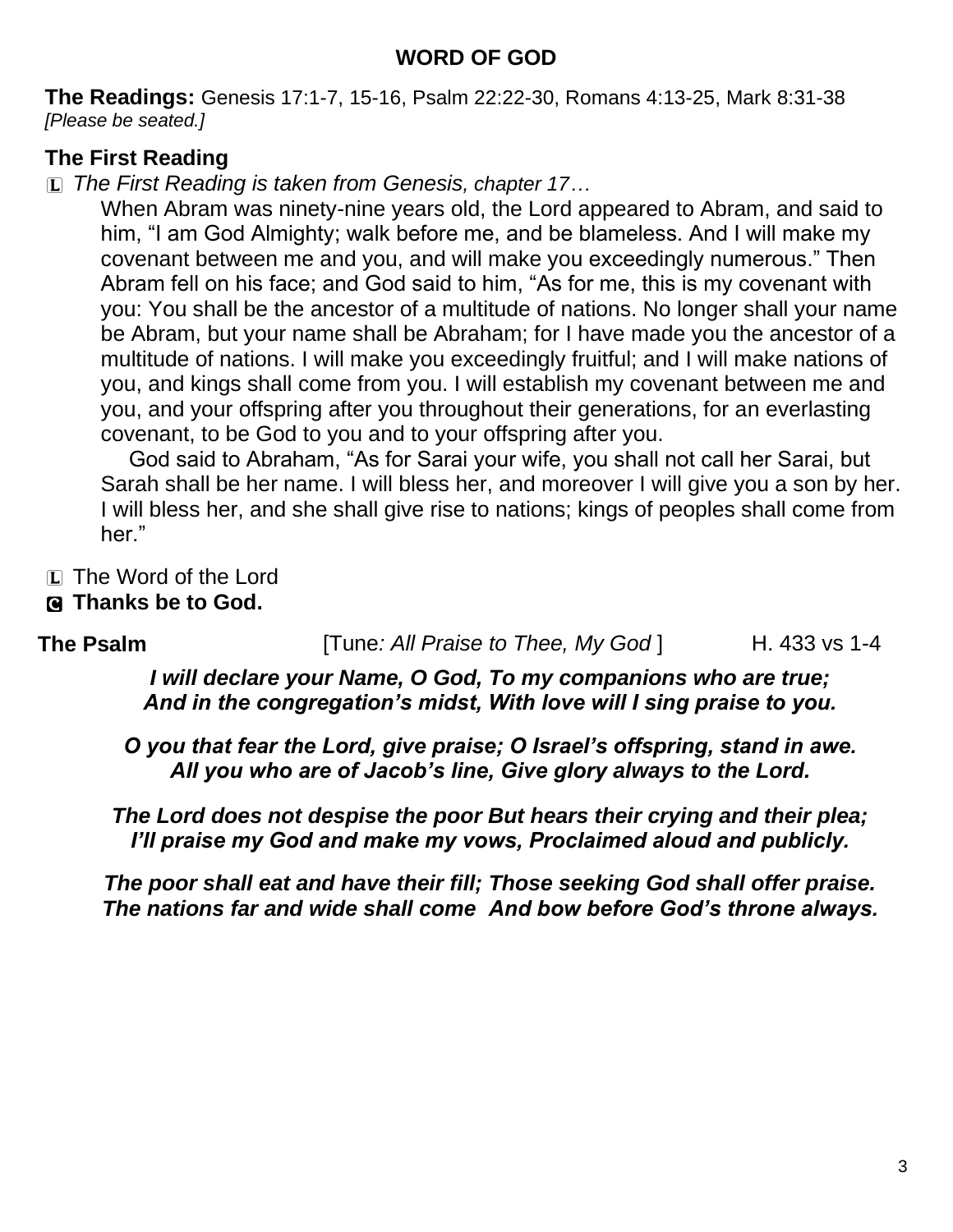# **The Second Reading**

#### L *The Second Reading is taken from Romans, chapter 4…*

For the promise that he would inherit the world did not come to Abraham or to his descendants through the law but through the righteousness of faith. If it is the adherents of the law who are to be the heirs, faith is null and the promise is void. For the law brings wrath; but where there is no law, neither is there violation.

For this reason it depends on faith, in order that the promise may rest on grace and be guaranteed to all his descendants, not only to the adherents of the law but also to those who share the faith of Abraham (for he is the father of all of us, as it is written, "I have made you the father of many nations") —in the presence of the God in whom he believed, who gives life to the dead and calls into existence the things that do not exist. Hoping against hope, he believed that he would become "the father of many nations," according to what was said, "So numerous shall your descendants be." He did not weaken in faith when he considered his own body, which was already as good as dead (for he was about a hundred years old), or when he considered the barrenness of Sarah's womb. No distrust made him waver concerning the promise of God, but he grew strong in his faith as he gave glory to God, being fully convinced that God was able to do what he had promised. Therefore his faith "was reckoned to him as righteousness." Now the words, "it was reckoned to him," were written not for his sake alone, but for ours also. It will be reckoned to us who believe in him who raised Jesus our Lord from the dead, who was handed over to death for our trespasses and was raised for our justification.

L The Word of the Lord.

#### C **Thanks be to God.**

*[Please stand.]*

**ACCLAMATION** *Open Your Ears*

*Open your ears, O faithful people, open your ears and hear God's word. Open your hearts, O royal priesthood, God has come to you. Refrain*

*Refrain:*

*God has spoken to his people, bless his holy Name! And his words are words of wisdom, burning like a flame.*

*They who have ears to hear the message, they who have ears, then let them hear. They who would learn the way of wisdom, let them hear God's word. Refrain*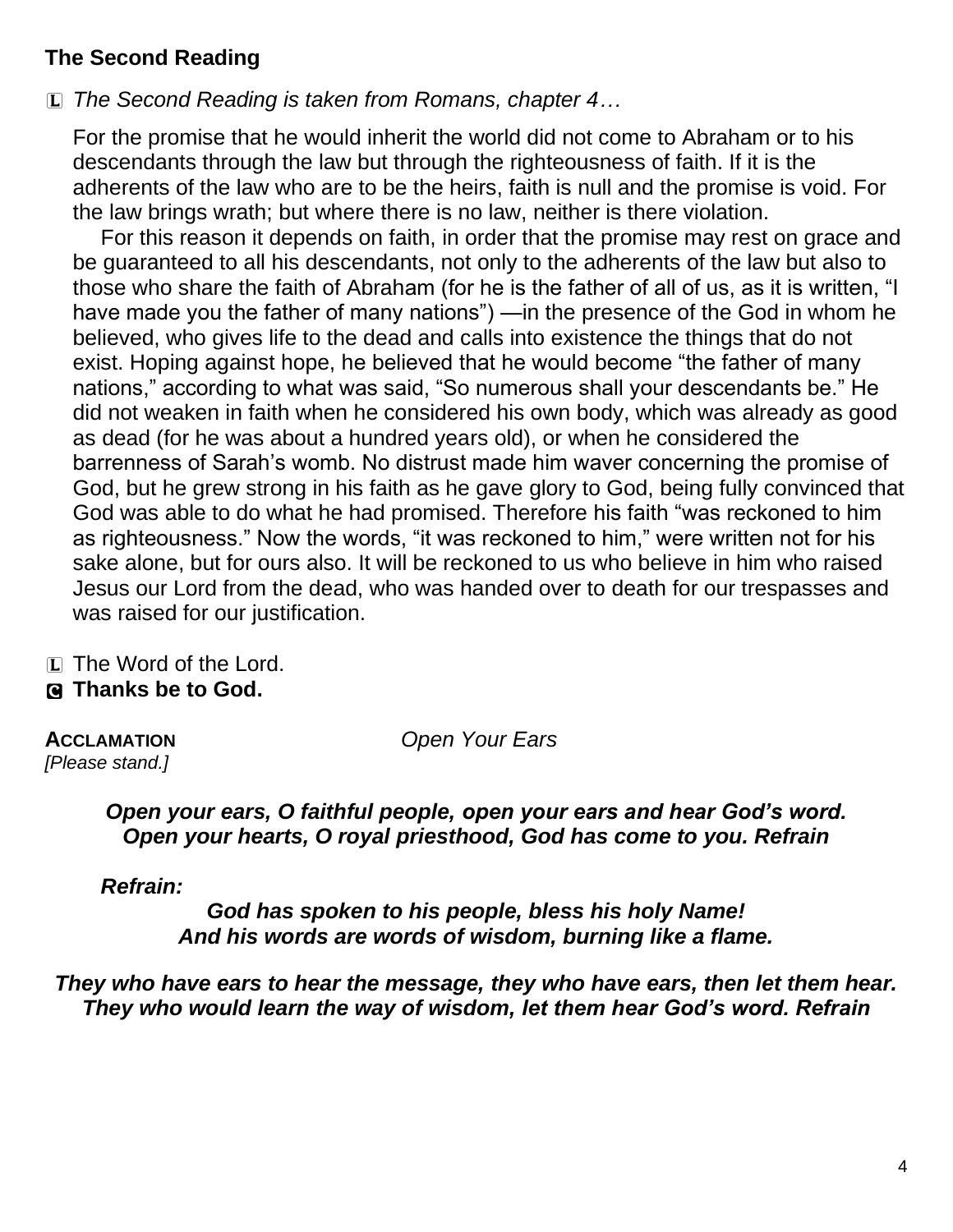# **The Gospel**

- D The Holy Gospel of our Lord Jesus Christ according to Mark.
- C **Glory to you, Lord Christ.**
- D Jesus began to teach his disciples that the Son of Man must undergo great suffering, and be rejected by the elders, the chief priests, and the scribes, and be killed, and after three days rise again. He said all this quite openly. And Peter took him aside and began to rebuke him. But turning and looking at his disciples, he rebuked Peter and said, "Get behind me, Satan! For you are setting your mind not on divine things but on human things."

He called the crowd with his disciples, and said to them, "If any want to become my followers, let them deny themselves and take up their cross and follow me. For those who want to save their life will lose it, and those who lose their life for my sake, and for the sake of the gospel, will save it. For what will it profit them to gain the whole world and forfeit their life? Indeed, what can they give in return for their life? Those who are ashamed of me and of my words in this adulterous and sinful generation, of them the Son of Man will also be ashamed when he comes in the glory of his Father with the holy angels."

- D The Gospel of the Lord.
- C **Praise to you, Lord Christ.**

*[Please be seated.]*

**Sermon** The Rev. Hayden Crawford

#### **NICENE CREED**

*[Please stand.]*

- 
- C **We believe in one God, the Father, the Almighty, maker of heaven and earth, of all that is, seen and unseen.**

**We believe in one Lord, Jesus Christ, the only Son of God, eternally begotten of the Father, God from God, Light from Light, true God from true God, begotten, not made, of one Being with the Father. Through him all things were made. For us and for our salvation he came down from heaven: by the power of the Holy Spirit he became incarnate from the Virgin Mary, and was made man. For our sake he was crucified under Pontius Pilate; he suffered death and was buried. On the third day he rose again in accordance with the Scriptures; he ascended into heaven and is seated at the right hand of the Father. He will come again in glory to judge the living and the dead, and his kingdom will have no end.**

**We believe in the Holy Spirit, the Lord, the giver of life, who proceeds from the Father and the Son. With the Father and the Son he is worshiped and glorified. He has spoken through the Prophets. We believe in one holy catholic and apostolic Church. We acknowledge one baptism for the forgiveness of sins. We look for the resurrection of the dead, and the life of the world to come. Amen.**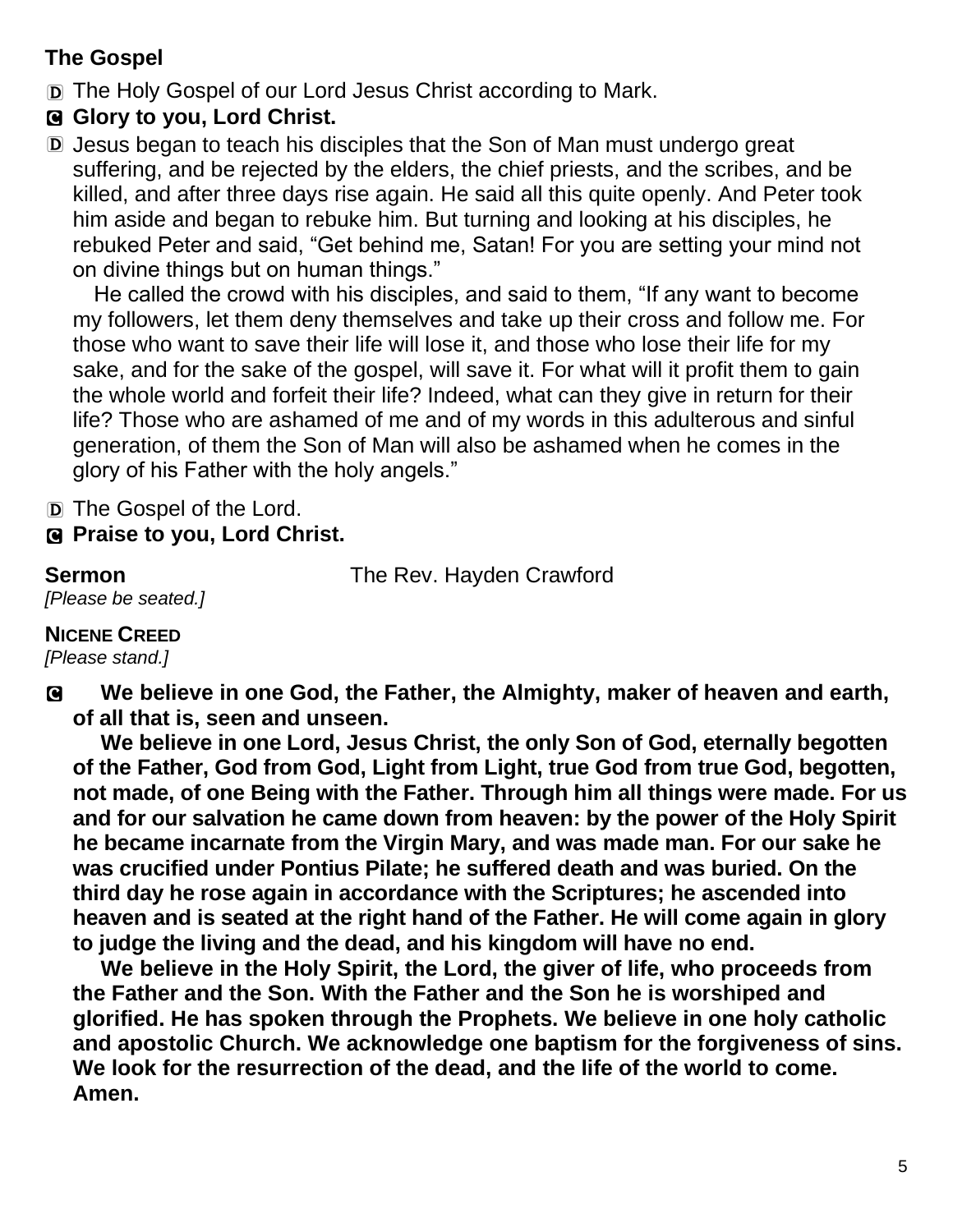## **PRAYERS OF THE PEOPLE**

*[Please stand, kneel, or sit, as you prefer.]*

- D Remembering that it is no longer we who live but Christ who lives in us, let us pray for the Church and for the world.
- L We pray for all who call you Lord. Enliven our common life, that together we may worship you joyfully, give our `hearts wholly to you in prayer, and gently commend to others the faith that is in us. We pray for all who are in need and who suffer [especially, *read names from notebook*]
- C **Lord Christ, live in us so that we are courageous agents of justice and compassion, and share our resources generously.**
- L We pray for the leaders around the world. Help them to respect all by considering others as equal to themselves, by thinking charitably towards all neighbors near and far, and by seeking to understand and appreciate those who differ from them.
- C **Lord Christ, live in us so that we love and serve others as you love and serve us.**
- L We pray for all who are responsible for the mission and ministry of the church, lay and ordained.
- C **Lord Christ, live in us so that we are humble, patient and act with integrity, using the values and promises of the Reign of God as the foundation of every decision, action or abstention.**
- L We pray for a sense of awe for all you have created and entrusted to us, including our own bodies, your creation, and the lives of others. We give thanks for the flowers given today to the Glory of God, and in loving memory of Dr. Bob & Patty Walton, parents of Laurie Toohey, whose  $94<sup>th</sup>$  and  $88<sup>th</sup>$  birthdays would have been this month, and for the birthdays this week, Kristie Hazel-Wilbur, Heather Elder, David Thornton, Philip Elder. You open your hand and fill the earth with good things.
- C **Lord Christ, live in us so that we cherish the gifts you have given us, conserving and healing your creation for the sake of those who come after us.**
- L We pray for those whose life on this earth has ended, [especially, *read names from notebook*.] Let light perpetual shine upon them.
- C **Lord Christ, live in us so that we follow the good examples of your saints, who teach us to enjoy worldly goods and comforts in moderation, and to be honest in our daily life and work.**
- L Empower, O Lord, our Vestry as we pray….
- C **Almighty God, giver of every good gift: Look graciously on our Church, and so guide the minds of those who shall choose a rector for this parish, that we may receive a faithful pastor, who will care for your people and equip us for our ministries; through Jesus Christ our Lord.**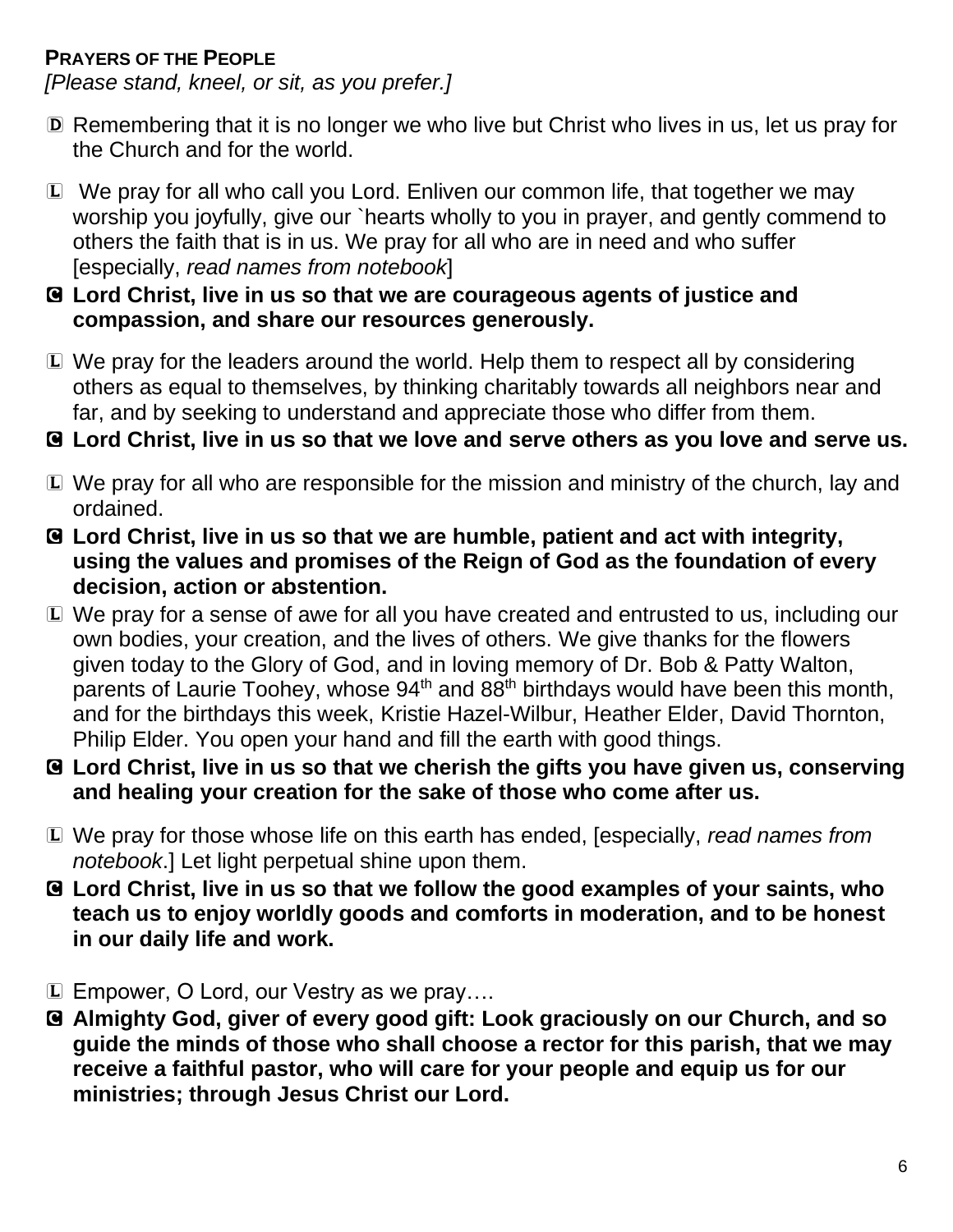- L Let your grace restore us, good Lord, and let your Spirit inspire us.
- C **Lord Christ, live in us and accomplish in us the work of your salvation, that we may show forth your glory in the world. Amen.**

#### **THE GREETING OF PEACE**

*[Please stand. During this time of social distancing, a wave or bow, accompanied by a smile and "the Peace of the Lord be with you," will do nicely.*]

- $\overline{P}$  The peace of the Lord be always with you.
- C **And also with you.**

# **THE HOLY COMMUNION**

#### **OFFERTORY SENTENCE**

D Let us with gladness present the offerings and oblations of our life and labor to the Lord.

**OFFERTORY** *Hear My Words* S. Paulus

Julian Guini, soloist

*Please be seated. The offering plates are on stands in the front and the back of the church. If you wish, you may place an offering there.*]

#### **PRESENTATION**

*[Please stand]*

D We gladly present the fruits of our lives to the God who creates us, redeems us and sustains us. May we have the grace to use them to heal God's world.

**PRESENTATION HYMN** *When I Survey the Wondrous Cross* **H. 474 vs 4** 

*Were the whole realm of nature mine, that were an offering far too small; love so amazing, so divine, demands my soul, my life, my all.*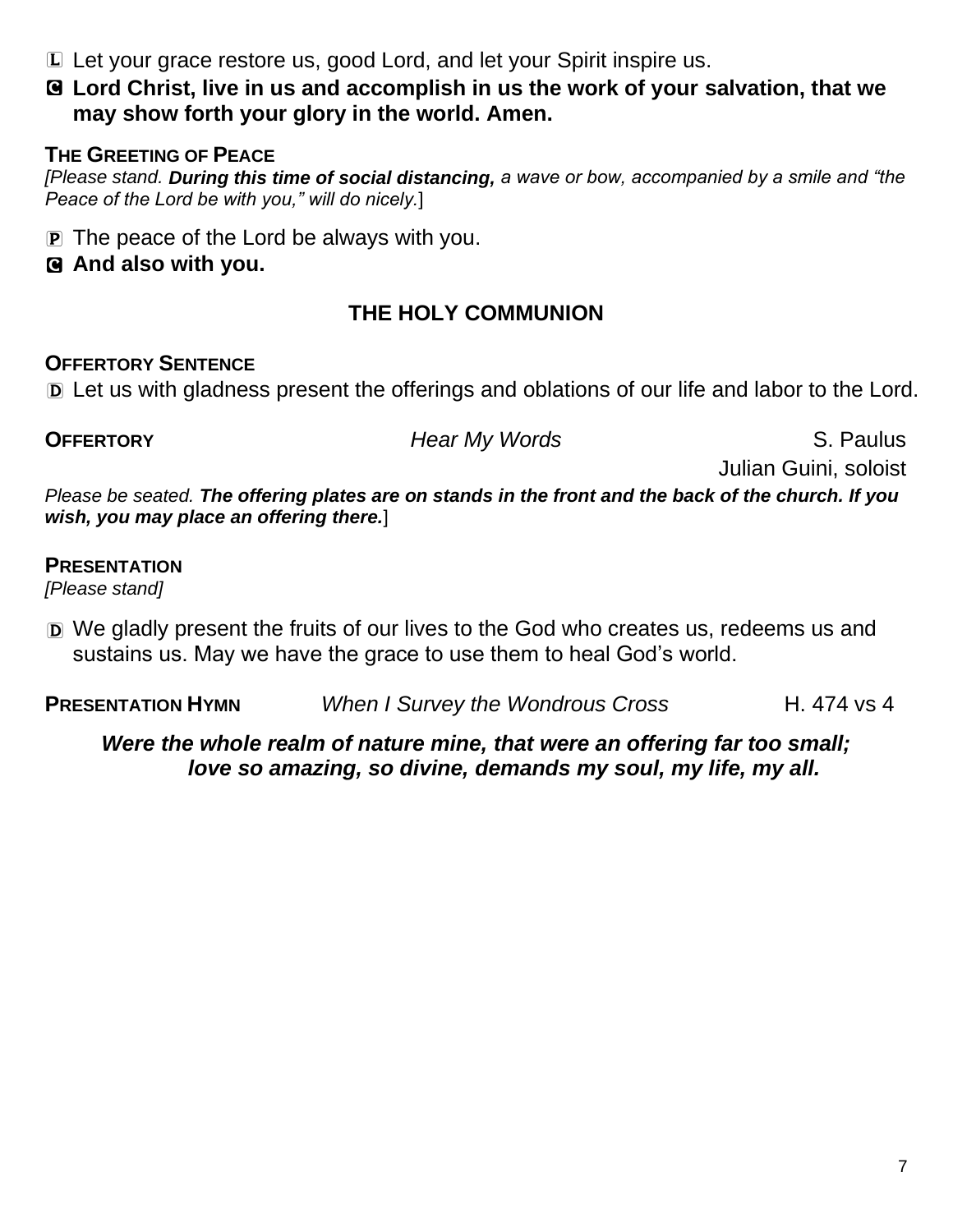**THE GREAT THANKSGIVING:** Eucharistic Prayer A

- P The Lord be with you.
- C **And also with you.**
- P Lift up your hearts.
- C **We lift them to the Lord.**
- P Let us give thanks to the Lord our God.
- C **It is right to give him thanks and praise.**
- P It is right, and a good and joyful thing, always and everywhere to give thanks to you, Father Almighty, Creator of heaven and earth. Through Jesus Christ our Lord; who was tempted in every way as we are, yet did not sin. By his grace we are able to triumph over every evil, and to live no longer for ourselves alone, but for him who died for us and rose again. Therefore, we praise you, joining our voices with Angels and Archangels and with all the company of heaven, who for ever sing this hymn to proclaim the glory of your Name: S 130

# A *Holy, holy, holy Lord, God of power and might, Holy, holy, holy Lord, God of power and might, heaven and earth are full, full of your glory. Hosanna in the highest. Hosanna in the highest. Blessed is he who comes in the name of the Lord. Hosanna in the highest. Hosanna in the highest.*

*[Please stand or kneel, as you choose.]*

P Holy and gracious Father: In your infinite love you made us for yourself, and, when we had fallen into sin and become subject to evil and death, you, in your mercy, sent Jesus Christ, your only and eternal Son, to share our human nature, to live and die as one of us, to reconcile us to you, the God and Father of all.

He stretched out his arms upon the cross, and offered himself, in obedience to your will, a perfect sacrifice for the whole world.

On the night he was handed over to suffering and death, our Lord Jesus Christ took bread; and when he had given thanks to you, he broke it, and gave it to his disciples, and said, "Take, eat: This is my Body, which is given for you. Do this for the remembrance of me."

P After supper he took the cup of wine; and when he had given thanks, he gave it to them, and said, "Drink this, all of you: This is my Blood of the new Covenant, which is shed for you and for many for the forgiveness of sins. Whenever you drink it, do this for the remembrance of me." Therefore we proclaim the mystery of faith:

# C **Christ has died. Christ is risen. Christ will come again.**

P We celebrate the memorial of our redemption, O Father, in this sacrifice of praise and thanksgiving. Recalling his death, resurrection, and ascension, we offer you these gifts.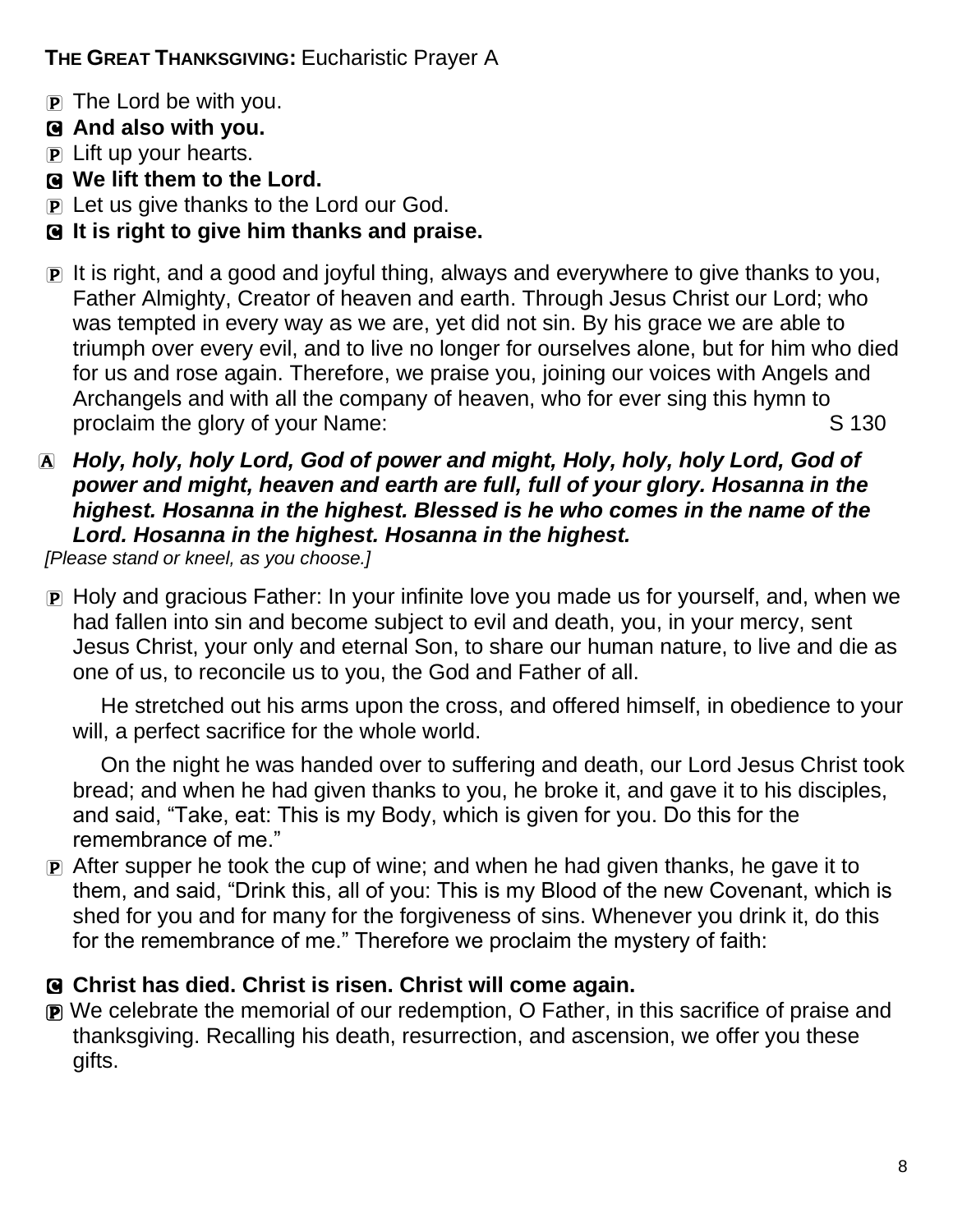P Sanctify them by your Holy Spirit to be for your people the Body and Blood of your Son, the holy food and drink of new and unending life in him. Sanctify us also that we may faithfully receive this holy Sacrament, and serve you in unity, constancy, and peace; and at the last day bring us with all your saints into the joy of your eternal kingdom.

All this we ask through your Son Jesus Christ: By him, and with him, and in him, in the unity of the Holy Spirit all honor and glory is yours, Almighty Father, now and for ever.  $m$  Amen.

# **THE LORD'S PRAYER**

- P And now as our Savior Christ has taught us, we are bold to say:
- $\text{M}$  **Our Father, who art in heaven, hallowed be thy Name, thy kingdom come, thy will be done, on earth as it is in heaven. Give us this day our daily bread. And forgive us our trespasses, as we forgive those who trespass against us. And lead us not into temptation, but deliver us from evil. For thine is the kingdom, and the power, and the glory, for ever and ever. Amen.**

#### **THE BREAKING OF THE BREAD**

- P This is the true bread which comes down from heaven and gives life to the world.
- C **Whoever eats this bread has Eternal Life.**

**FRACTION ANTHEM** *Jesus, Lamb of God* S. 164 *Jesus, Lamb of God: have mercy on us. Jesus, bearer of our sins:*

# *have mercy on us. Jesus, redeemer, redeemer of the world: give us your peace, give us your peace.*

P The Gifts of God for the People of God. Take them in remembrance that Christ died for you, and feed on him in your hearts by faith, with thanksgiving.

[**PLEASE FOLLOW THESE NEW PROCEDURES:** *To ensure social distancing, please go forward to receive Holy Communion one at a time, following the directions of the usher, who will let you know when it's your turn. Two people will stand in front of the altar to distribute the consecrated wafers. Please keep your mask on, receive the wafer, and return to your seat by the side aisle. After returning to your seat, you may remove your mask to consume your wafer.*]

**COMMUNION CHANT** *The Lord is My Song [Please repeat this chant until the musician stops playing the tune.]*

## *The Lord is my song, the Lord is my praise: all my hope comes from God. The Lord is my song, the Lord is my praise: God, the well-spring of life.*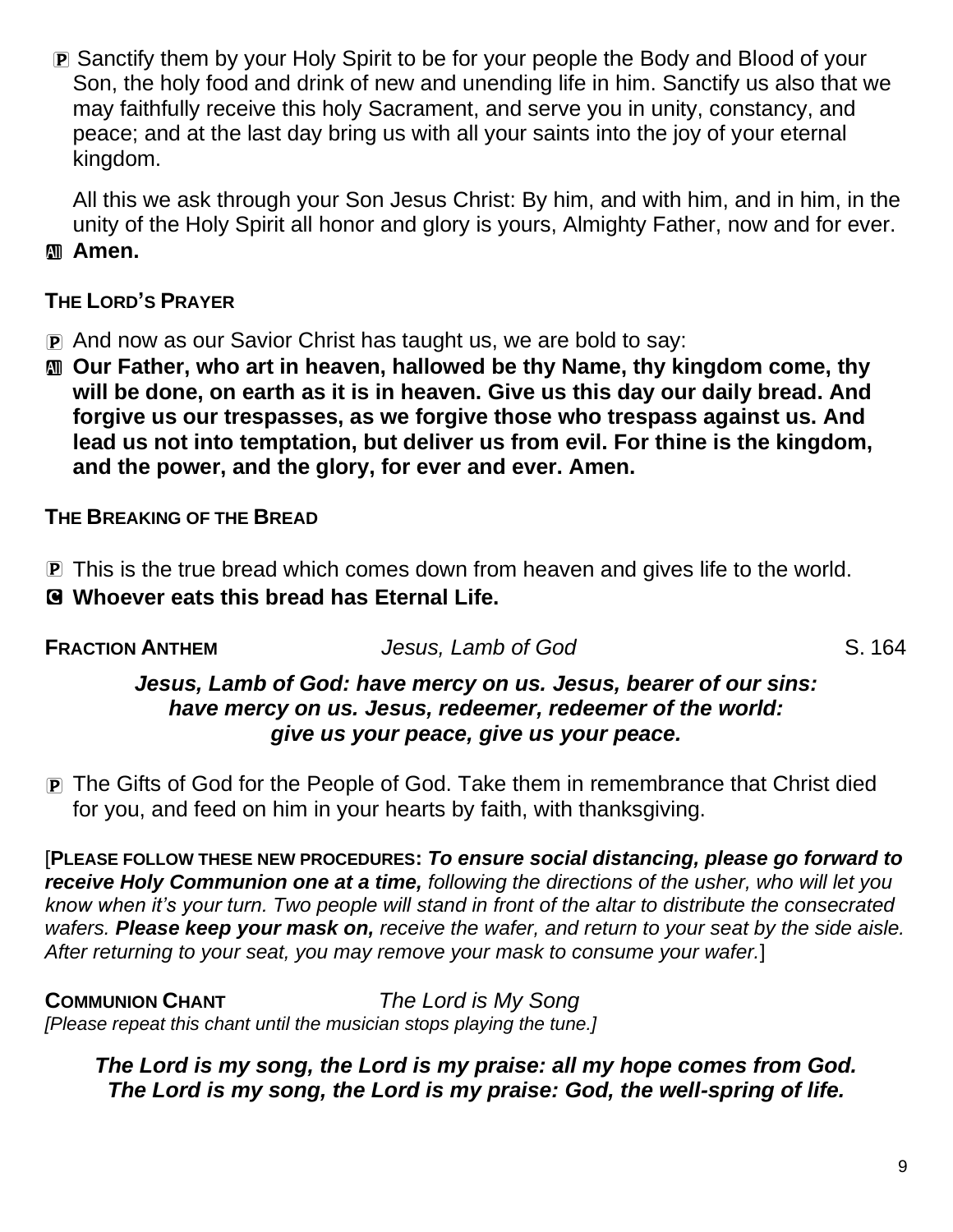**PRAYER AFTER COMMUNION** *[Please stand or kneel, as you choose.]*

 $\mathbf{P}$  Let us pray...

C **Eternal God, heavenly Father, you have graciously accepted us as living members of your Son our Savior Jesus Christ, and you have fed us with spiritual food in the Sacrament of his Body and Blood. Send us now into the world in peace, and grant us strength and courage to love and serve you with gladness and singleness of heart; through Christ our Lord. Amen.**

**THE BLESSING**

*[Please stand.]*

P The Wisdom of God, the Love of God, and the Grace of God strengthen you to have the faith, heart, and hands of Christ in this world, as you go from here blessed in the name of the Holy Trinity, God the Father, God the Son, and God the Holy Spirit.

C **Amen.**

**SENDING HYMN** *Lift High, the Cross* **H. 473 vs 1,2** 

*[Refrain:] Lift High the cross, the love of Christ proclaim till all the world adore his sacred Name.*

# *Led on their way by this triumphant sign, the hosts of God in conquering ranks combine. (Refrain)*

# *Each newborn servant of the Crucified bears on the brow the seal of him who died. (Refrain)*

**THE DISMISSAL** 

D Let us go forth in the name of Christ.

C **Thanks be to God.** 

**POSTLUDE** *Minuet* F. J. Haydn